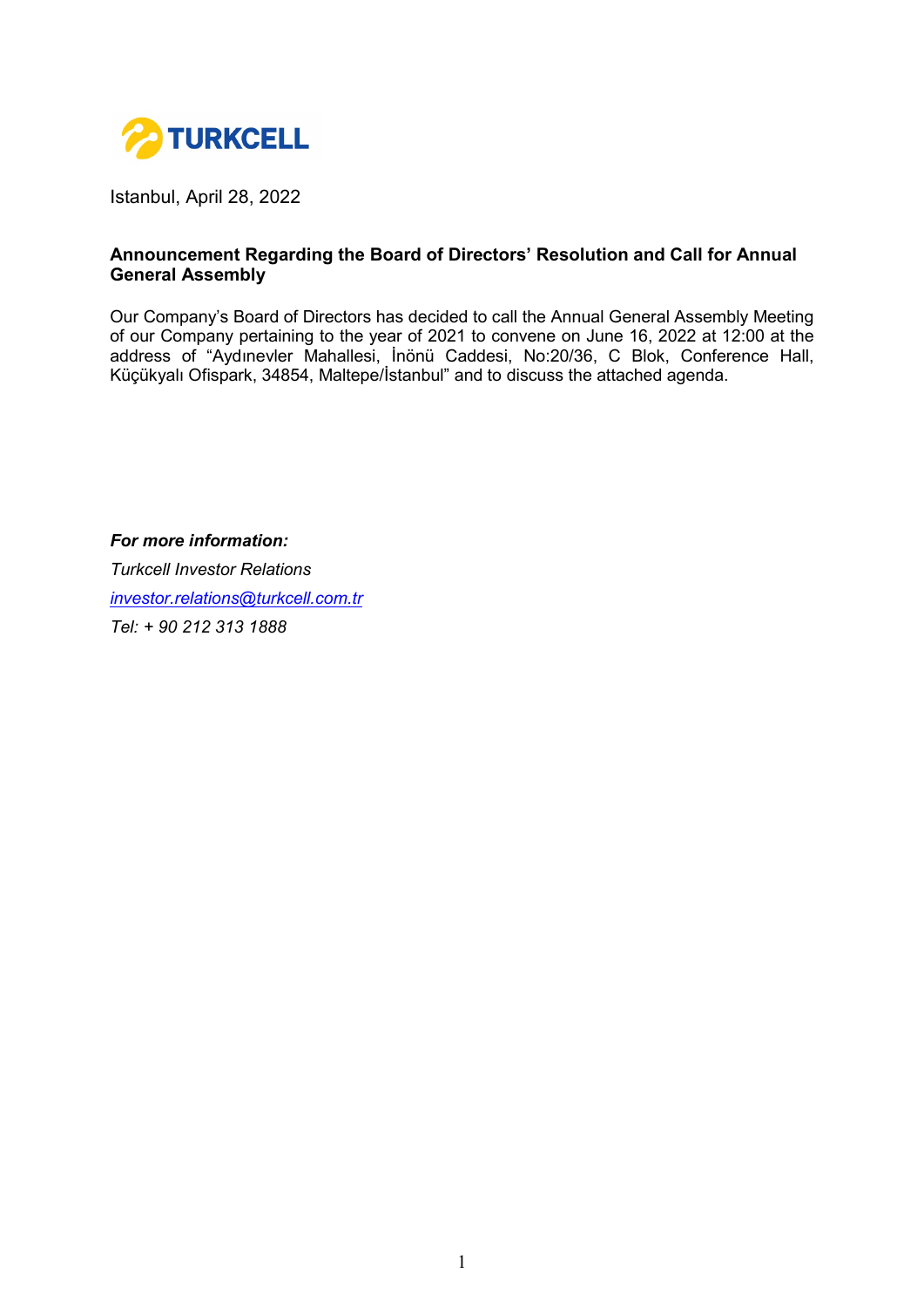#### **THE CALL**

## **TURKCELL İLETİŞİM HİZMETLERİ ANONİM ŞİRKETİ**

# **THE CONVENTION CALLING OF THE ANNUAL GENERAL ASSEMBLY MEETING FOR THE FISCAL YEAR 2021 ON 16.06.2022**

#### **Istanbul Trade Registry Office- Trade Register Number: 304844**

The Ordinary General Assembly Meeting for the Fiscal Year of 2021 of our Company shall be held on **16 June 2022, Thursday** at **12:00** hrs at Company Headquarters located Aydınevler Mahallesi, İnönü Caddesi, No:20/36, C Blok, Konferans Salonu, Küçükyalı Ofispark, 34854, Maltepe/İstanbul in order to discuss and resolve the issues written on the agenda below.

The shareholders of our Company shall be entitled to attend the Ordinary General Assembly Meeting with their physical presence or in electronic environment in person or by proxy. Attending the meeting in electronic environment is possible through the secure e-signature of the shareholders or their representatives. Thus, it is necessary that the shareholders or their representatives, who will make actions on electronic general assembly system ("EGKS"), shall have secure e-signature and register in Central Registry Agency ("MKK") "e-Investor: Investor Information Centre".

Besides the shareholder or their proxies, who would like to attend the meeting in electronic environment, must fulfil the obligations in accordance with the provisions of the "Regulation on General Assembly Meetings of Joint Stock Companies to be held by Electronic Means" published on the Official Gazette numbered 28395 dated 28 August 2021 and "the Communiqué on Electronic General Meeting System Applicable at General Assemblies of Joint Stock Companies" published on Official Gazette numbered 28396 on 29 August 2012.

The shareholders who cannot attend the meeting in person in physical or electronic environment must issue the power of attorney either by notarizing the signature on it or by attaching the signature declaration issued before notary public to the signed power of attorney form in conformity with the sample below by fulfilling the obligations stated in "The Communique on Voting By Proxy and Proxy Solicitation" of Capital Markets Board numbered II-30.1. The power of attorney sample is available in Company Headquarter and Company's website [www.turkcell.com.tr.](http://www.turkcell.com.tr/) The shareholders, who would like to attend the General Assembly in person in physical environment, shall exercise their rights relating to their shares registered in the "The Shareholders List" on MKK by submitting the identity card. The power of attorneys which are not in conformity with attached power of attorney sample and obliged by the aforementioned Communique, shall not be accepted.

The shareholders, who will attend the general assembly in electronic environment over Electronic General Assembly System, can receive information on the website of MKK [https://www.mkk.com.tr](https://www.mkk.com.tr/) about the rules and principles for the attendance, appointment of the representative, proposing, expressing view and voting.

Our Company's Consolidated Financial Statements regarding the fiscal year 2021, Integrated Activity Report of the Board of Directors, Independent Auditor's Report and Dividend Distribution Proposal of the Board of Directors, Articles of Association Amendment Text and General Assembly Information Document shall be ready for our shareholders' review, at least three weeks before the date of the General Assembly Meeting at Company's Headquarter and website [www.turkcell.com.tr](http://www.turkcell.com.tr/) and on the Electronic General Assembly System of MKK.

In accordance with the Capital Markets Law, any notice shall not be sent by registered mail to the Shareholders for the registered and publicly registered shares.

Respectfully submitted to the attention of the Shareholders.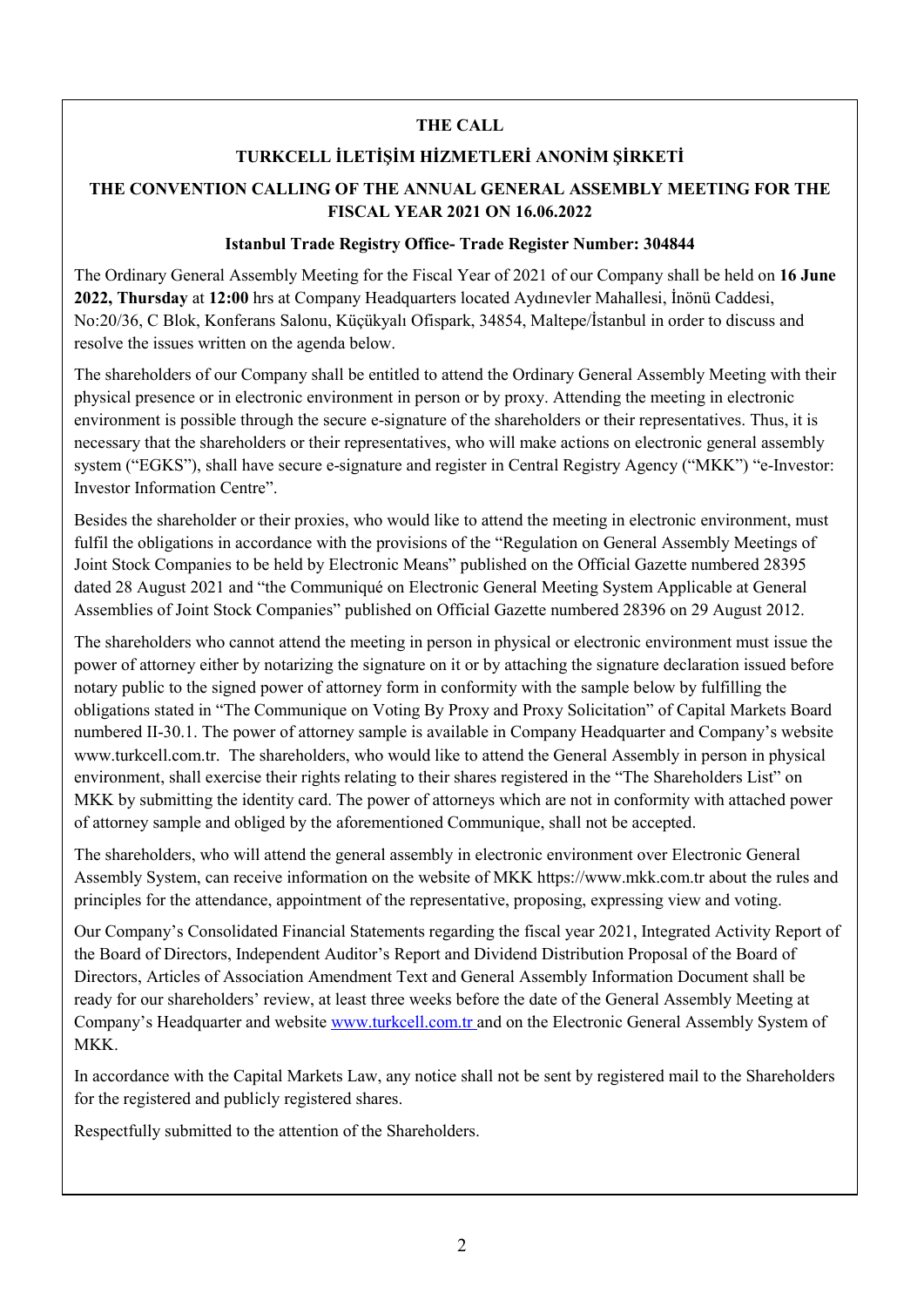# **TURKCELL İLETİŞİM HİZMETLERİ ANONİM ŞİRKETİ**

**Presidency of the Board of Directors**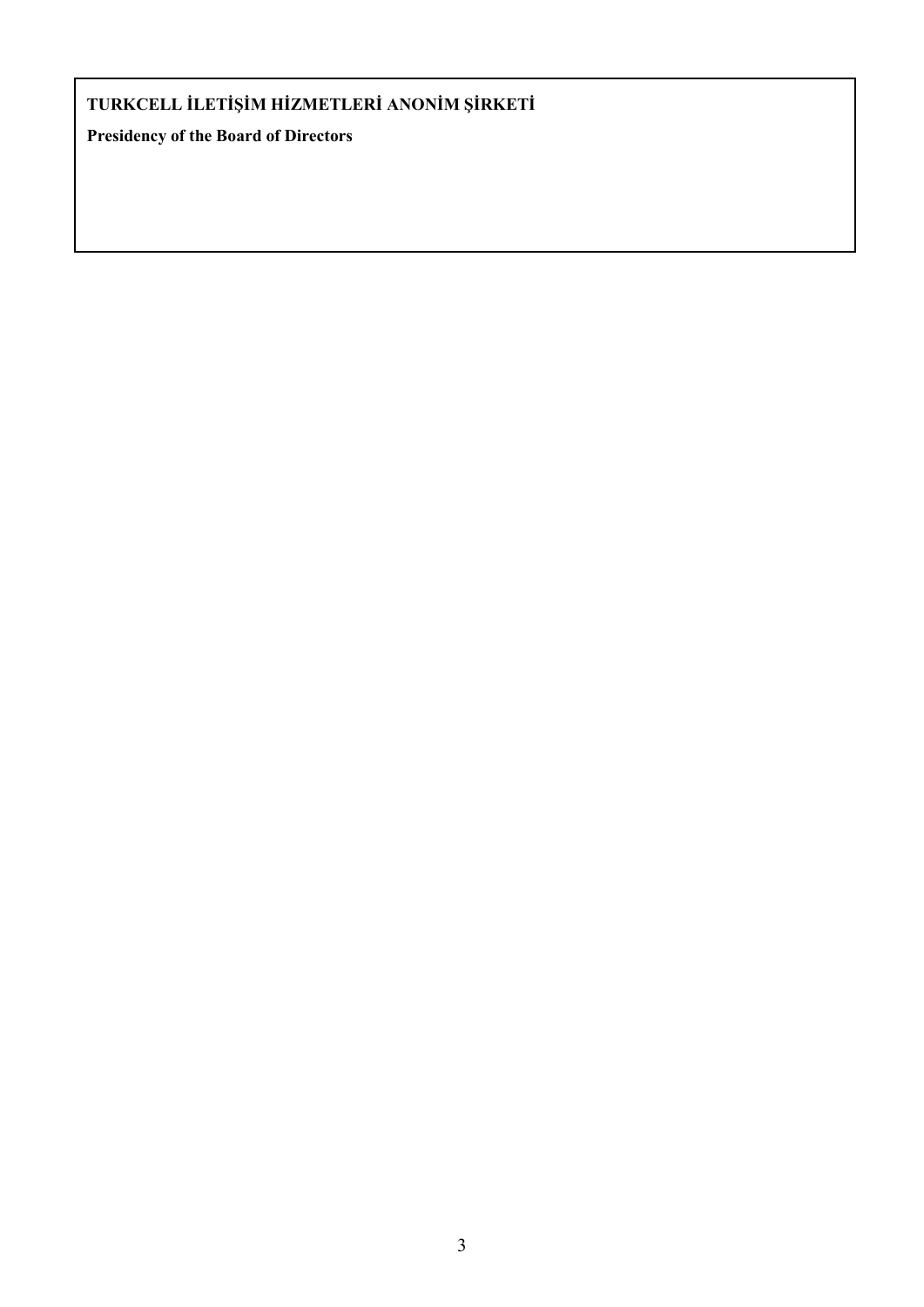# **TURKCELL İLETİŞİM HİZMETLERİ A.Ş.**

#### **AGENDA OF THE ANNUAL GENERAL ASSEMBLY MEETING FOR FINANCIAL YEAR 2021**

- 1. Opening and constitution of the Presiding Committee;
- 2. Reading and discussion of the activity report of the Board of Directors relating to the activity year 2021;
- 3. Reading the summary of the Independent Audit report relating to the activity year 2021;
- 4. Reading, discussion and approval of the consolidated financial statements relating to activity year 2021;
- 5. Discussion of and decision on the release of the Board Members individually from the activities and operations of the Company pertaining to the fiscal year 2021;
- 6. Discussion and resolution of the amendment of the articles 9, 17 and 19 of the Company's Articles of Association, which was approved by T.R. Ministry of Trade and Capital Markets Board, pursuant to the amendment text attached to the agenda;
- 7. Informing the shareholders on the donation and contributions made in the activity year 2021 and discussion of and decision on the proposal of the Board of Directors on determination of the limit of the donations that shall be made by our Company during the period commencing 1 January 2022 and ending on the date of the Company's general assembly meeting relating to 2022 fiscal year shall be limited to and shall not exceed one percent (1%) of Turkcell Türkiye segment revenue;
- 8. In case any vacancy occurs in Board of Directors due to any reason, submission to the approval of General Assembly the Member and / or Members of the Board of Directors elected by the Board of Directors in accordance with the article 363 of Turkish Commercial Code;
- 9. Discussion of and decision on the remuneration of the Board Members;
- 10. Discussion of and decision on the amendment of the Company's Guideline on General Assembly Rules of Procedures;
- 11. Discussion of and decision on the proposal of the Board of Directors on the election of the independent audit firm pursuant to Turkish Commercial Code and the capital markets legislation for auditing of the accounts and transactions of the year 2022;
- 12. Discussion of and decision on the proposal of the Board of Directors on the distribution of 25% of the net profit of the fiscal year 2021 relating to the activity year 2021;
- 13. Decision permitting the Board Members to, directly or on behalf of others, be active in areas falling within or outside the scope of the Company's operations and to participate in companies operating in the same business and to perform other acts in compliance with Articles 395 and 396 of the Turkish Commercial Code;
- 14. Informing the shareholders regarding the guarantees, pledges and mortgages provided by the Company in favor of third parties or the derived income thereof in the activity year 2021, in accordance with the Capital Markets Board regulations;
- 15. Closing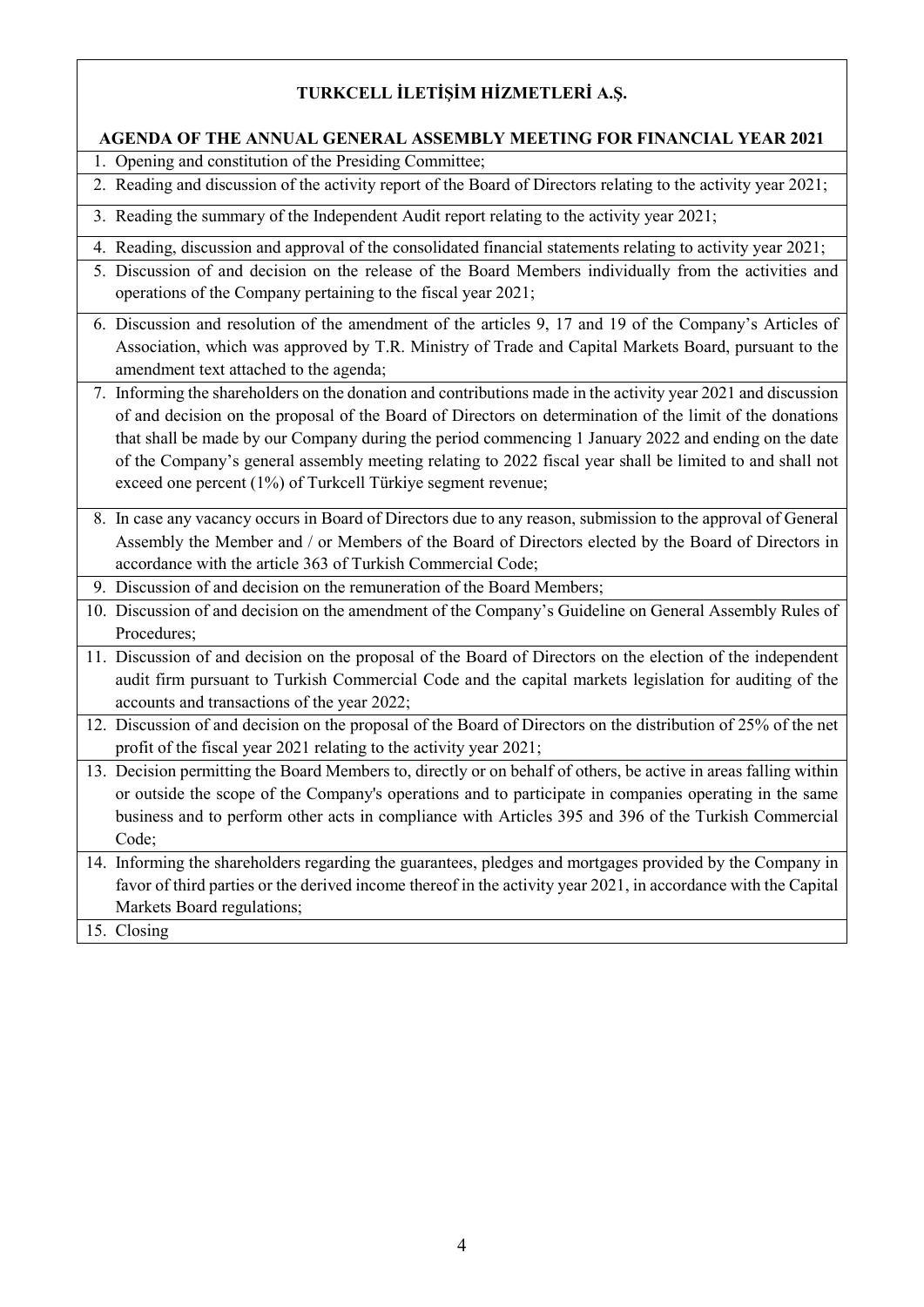## **POWER OF ATTORNEY**

# **TO THE CHAIRMANSHIP OF THE BOARD OF DIRECTORS OF TURKCELL İLETİŞİM HİZMETLERİ A.Ş.,**

I hereby appoint who is presented below in details, as my proxy; to represent me, to vote, to make proposals and to sign the necessary documents on behalf of me in the Ordinary General Assembly Meeting of Turkcell İletişim Hizmetleri Anonim Şirketi for the Fiscal Year of 2021 to be held on 16 June 2022, Thursday, at 12:00, at Company Headquarters located at the address of Aydınevler Mahallesi, İnönü Caddesi, No:20/36, C Blok, Konferans Salonu, Küçükyalı Ofispark, 34854, Maltepe/İstanbul, in line with my below instructions.

 $Proxy(*)$ ;

Name Surname/Commercial Title:

TC Identity No/Tax ID No, Trade Registry Office and Registry Number and Central Registration (MERSİS) Number:

(\*) For foreign proxies equivalent information must be submitted.

# **A) SCOPE OF POWER OF ATTORNEY**

The scope of power of attorney shall be determined by choosing either (a), (b) or (c) for sections 1 and 2 below.

# **1. In relation with the Issues under the General Assembly Agenda;**

a) The proxy shall be authorized to vote in line with his/her opinion.

b) The proxy shall be authorized to vote in line with the proposals of the company management.

c) The proxy shall be authorized to vote in line with the instructions indicated in the below table.

**Instructions: If option (c) is chosen by the shareholder, instructions shall be submitted specifically to agenda items by checking one of the options (acceptance or refusal) provided next to the relevant agenda item of general assembly, and if refusal option is chosen, by indicating the opposition note, if any which, is required to be written in the general assembly minutes.**

| <b>Agenda</b><br><b>Items</b><br>$(*)$ | Acceptance | Refusal | Opposition<br><b>Notice</b> |
|----------------------------------------|------------|---------|-----------------------------|
| 1.                                     |            |         |                             |
| 2.                                     |            |         |                             |
| 3.                                     |            |         |                             |
| 4.                                     |            |         |                             |
| 5.                                     |            |         |                             |
| 6.                                     |            |         |                             |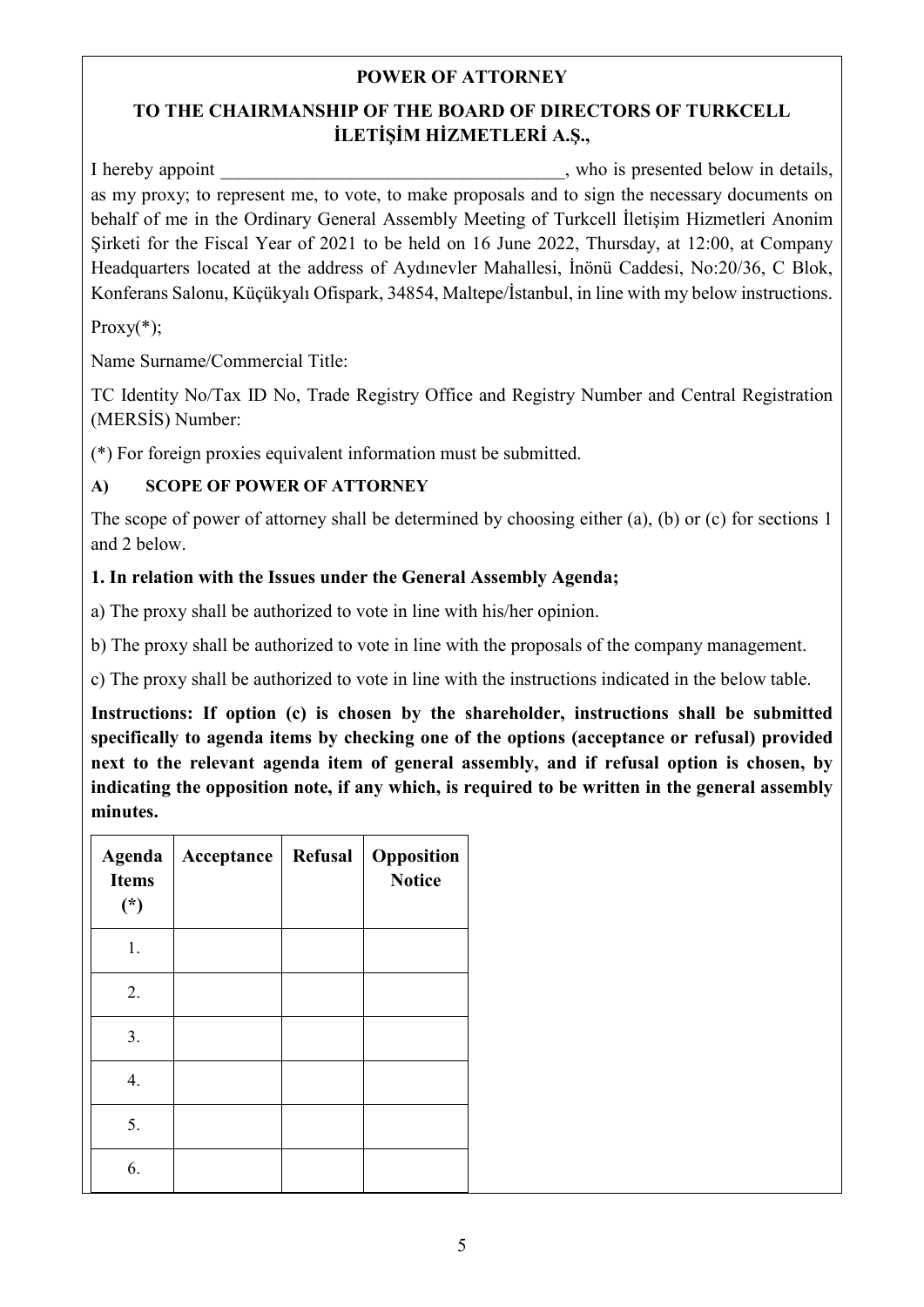| 7.       |  |  |
|----------|--|--|
| 8.       |  |  |
| 9.       |  |  |
| $10. \,$ |  |  |
| 11.      |  |  |
| 12.      |  |  |
| 13.      |  |  |
| 14.      |  |  |

*(\*)The issues under the general assembly agenda shall be listed one by one. If minority has a separate resolution draft, it shall be specifically stated to enable voting by proxy.*

**2. Specific Instruction related with other issues that may arise during the General Assembly meeting and especially with the use of minority rights:**

a) The proxy shall be authorized to vote in line with his/her opinion.

b) The proxy shall not be authorized to represent in these matters.

c) The proxy shall be authorized to vote in line with the below specific instructions.

**SPECIFIC INSTRUCTIONS;** Specific instructions of the shareholder to the proxy shall be indicated here (if any).

**B) The shareholder shall specify the shares to be represented by the proxy, by choosing one of the options below.** 

# **1. I hereby approve my below detailed shares to be represented by proxy.**

a) Order and serial:\*

b) Number/Group:\*\*

c) Amount-Nominal value:

d) Voting privileges:

e) Bearer-Registered:\*

f) Ratio of total shares/voting rights of the shareholder:

\* These information are not requested for shares that are electronically registered.

\*\*Group information shall be submitted instead of number for electronically registered shares.

**2. I hereby approve that all of my shares listed in the list of shareholders to attend the general assembly meeting, which is prepared by the Central Registry Agency (MKK) one day prior to the general assembly, shall be represented by a proxy.** 

# **NAME SURNAME or TITLE OF THE SHAREHOLDER (\*)**

Trade Registry Office and Registry Number and Central Registration (MERSİS) Number: